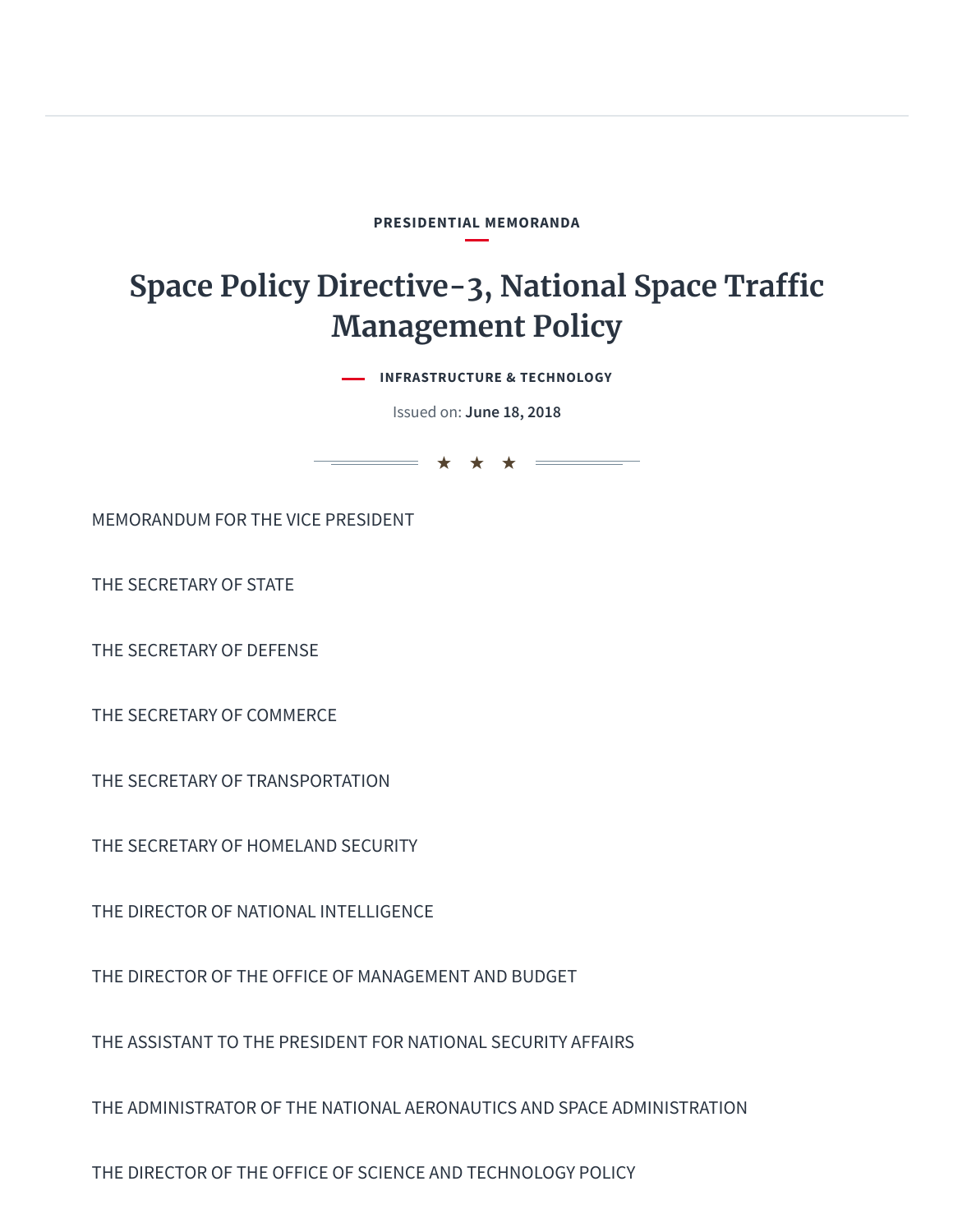### THE DEPUTY ASSISTANT TO THE PRESIDENT FOR HOMELAND SECURITY AND COUNTERTERRORISM

#### THE CHAIRMAN OF THE JOINT CHIEFS OF STAFF

## SUBJECT: National Space Traffic Management Policy

Section 1. Policy. For decades, the United States has effectively reaped the benefits of operating in space to enhance our national security, civil, and commercial sectors. Our society now depends on space technologies and space-based capabilities for communications, navigation, weather forecasting, and much more. Given the significance of space activities, the United States considers the continued unfettered access to and freedom to operate in space of vital interest to advance the security, economic prosperity, and scientific knowledge of the Nation.

Today, space is becoming increasingly congested and contested, and that trend presents challenges for the safety, stability, and sustainability of U.S. space operations. Already, the Department of Defense (DoD) tracks over 20,000 objects in space, and that number will increase dramatically as new, more capable sensors come online and are able to detect smaller objects. DoD publishes a catalog of space objects and makes notifications of potential conjunctions (that is, two or more objects coming together at the same or nearly the same point in time and space). As the number of space objects increases, however, this limited traffic management activity and architecture will become inadequate. At the same time, the contested nature of space is increasing the demand for DoD focus on protecting and defending U.S. space assets and interests.

The future space operating environment will also be shaped by a significant increase in the volume and diversity of commercial activity in space. Emerging commercial ventures such as satellite servicing, debris removal, in-space manufacturing, and tourism, as well as new technologies enabling small satellites and very large constellations of satellites, are increasingly outpacing efforts to develop and implement government policies and processes to address these new activities.

To maintain U.S. leadership in space, we must develop a new approach to space traffic management (STM) that addresses current and future operational risks. This new approach must set priorities for space situational awareness (SSA) and STM innovation in science and technology (S&T), incorporate national security considerations, encourage growth of the U.S. commercial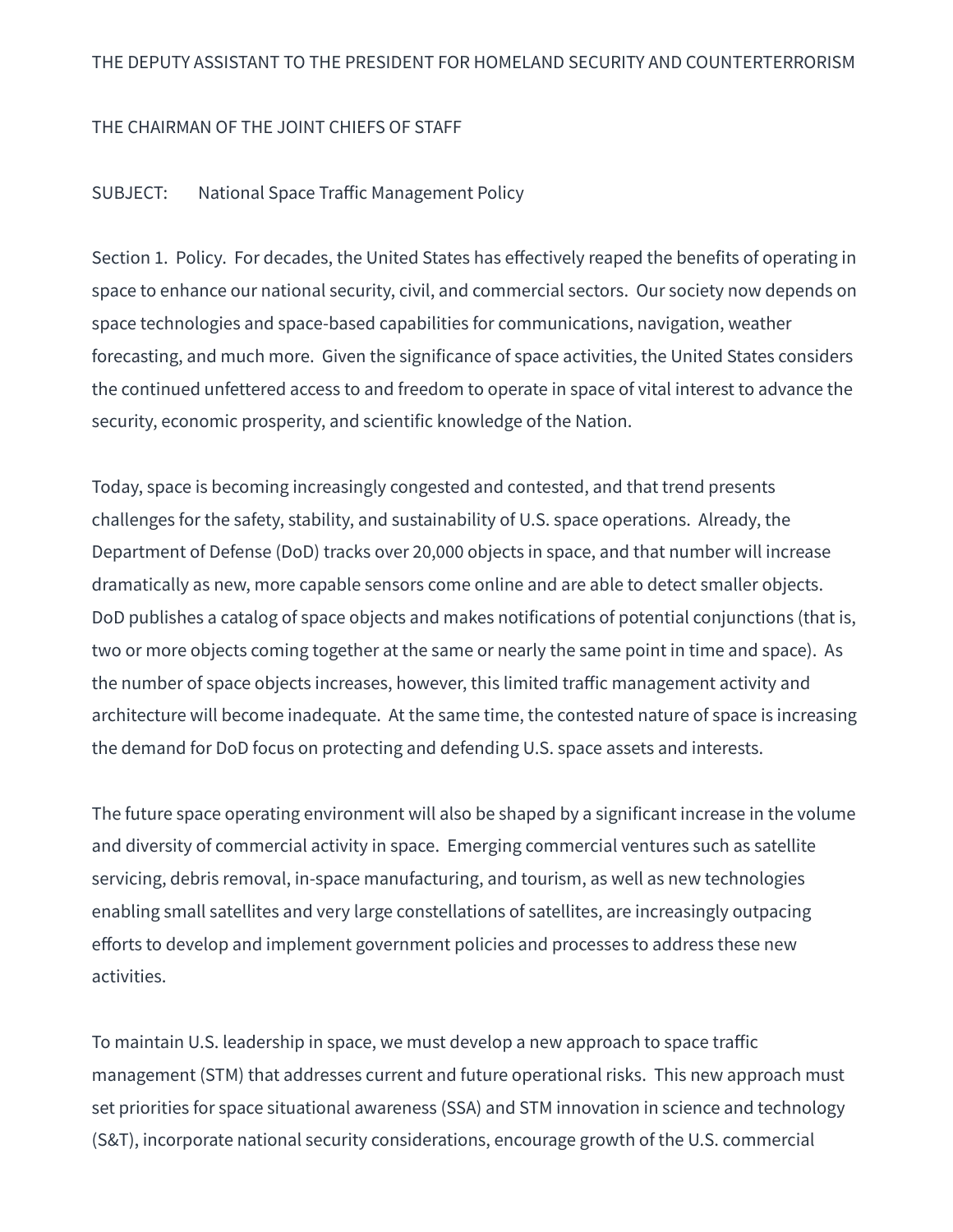space sector, establish an updated STM architecture, and promote space safety standards and best practices across the international community.

The United States recognizes that spaceflight safety is a global challenge and will continue to encourage safe and responsible behavior in space while emphasizing the need for international transparency and STM data sharing. Through this national policy for STM and other national space strategies and policies, the United States will enhance safety and ensure continued leadership, preeminence, and freedom of action in space.

Sec. 2. Definitions. For the purposes of this memorandum, the following definitions shall apply:

(a) Space Situational Awareness shall mean the knowledge and characterization of space objects and their operational environment to support safe, stable, and sustainable space activities.

(b) Space Traffic Management shall mean the planning, coordination, and on-orbit synchronization of activities to enhance the safety, stability, and sustainability of operations in the space environment.

(c) Orbital debris, or space debris, shall mean any human-made space object orbiting Earth that no longer serves any useful purpose.

Sec. 3. Principles. The United States recognizes, and encourages other nations to recognize, the following principles:

(a) Safety, stability, and operational sustainability are foundational to space activities, including commercial, civil, and national security activities. It is a shared interest and responsibility of all spacefaring nations to create the conditions for a safe, stable, and operationally sustainable space environment.

(b) Timely and actionable SSA data and STM services are essential to space activities. Consistent with national security constraints, basic U.S. Government-derived SSA data and basic STM services should be available free of direct user fees.

(c) Orbital debris presents a growing threat to space operations. Debris mitigation guidelines, standards, and policies should be revised periodically, enforced domestically, and adopted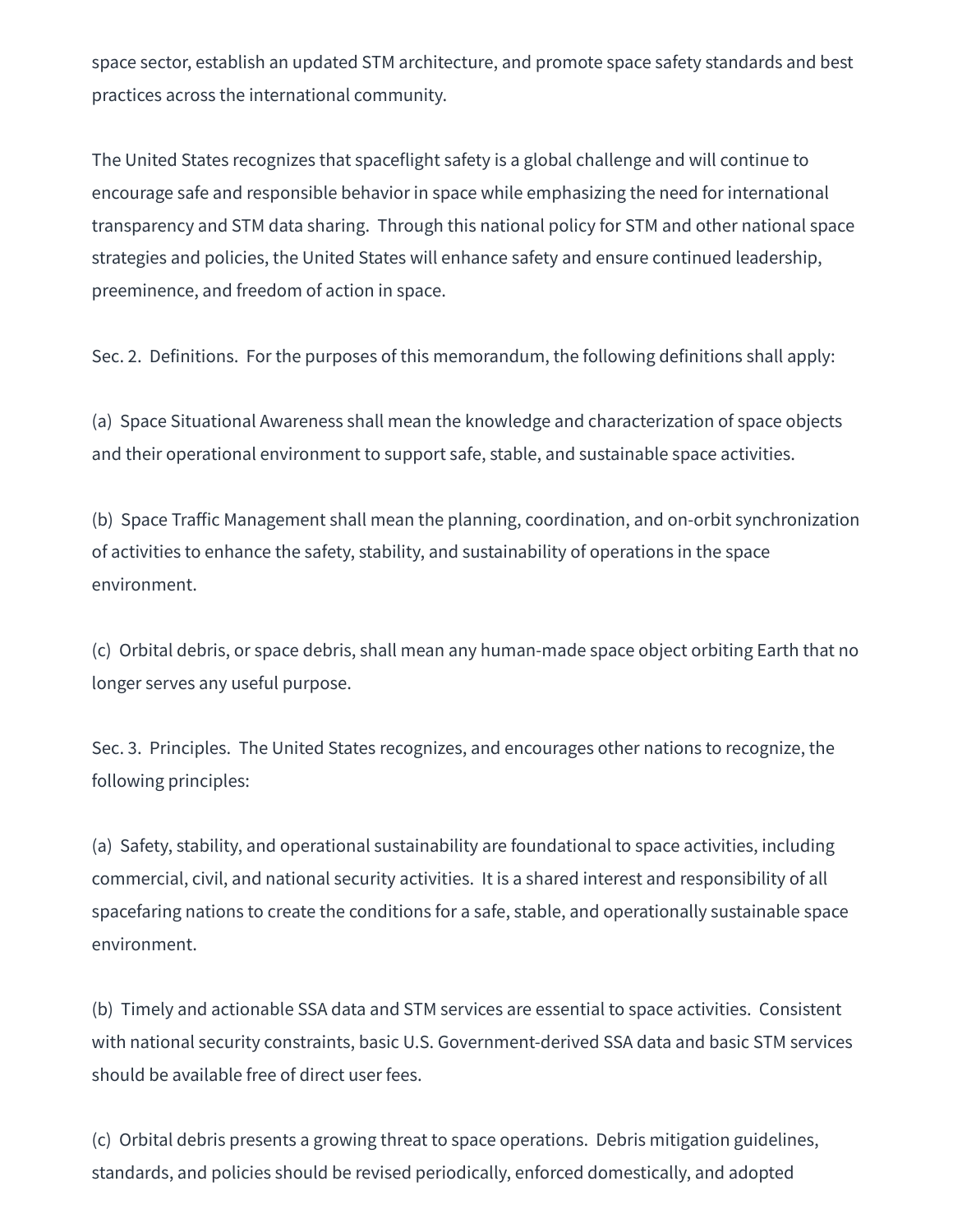internationally to mitigate the operational effects of orbital debris.

(d) A STM framework consisting of best practices, technical guidelines, safety standards, behavioral norms, pre-launch risk assessments, and on-orbit collision avoidance services is essential to preserve the space operational environment.

Sec. 4. Goals. Consistent with the principles listed in section 3 of this memorandum, the United States should continue to lead the world in creating the conditions for a safe, stable, and operationally sustainable space environment. Toward this end, executive departments and agencies (agencies) shall pursue the following goals as required in section 6 of this memorandum:

(a) Advance SSA and STM Science and Technology. The United States should continue to engage in and enable S&T research and development to support the practical applications of SSA and STM. These activities include improving fundamental knowledge of the space environment, such as the characterization of small debris, advancing the S&T of critical SSA inputs such as observational data, algorithms, and models necessary to improve SSA capabilities, and developing new hardware and software to support data processing and observations.

(b) Mitigate the effect of orbital debris on space activities. The volume and location of orbital debris are growing threats to space activities. It is in the interest of all to minimize new debris and mitigate effects of existing debris. This fact, along with increasing numbers of active satellites, highlights the need to update existing orbital debris mitigation guidelines and practices to enable more efficient and effective compliance, and establish standards that can be adopted internationally. These trends also highlight the need to establish satellite safety design guidelines and best practices.

(c) Encourage and facilitate U.S. commercial leadership in S&T, SSA, and STM. Fostering continued growth and innovation in the U.S. commercial space sector, which includes S&T, SSA, and STM activities, is in the national interest of the United States. To achieve this goal, the U.S. Government should streamline processes and reduce regulatory burdens that could inhibit commercial sector growth and innovation, enabling the U.S. commercial sector to continue to lead the world in STMrelated technologies, goods, data, and services on the international market.

(d) Provide U.S. Government-supported basic SSA data and basic STM services to the public. The United States should continue to make available basic SSA data and basic STM services (including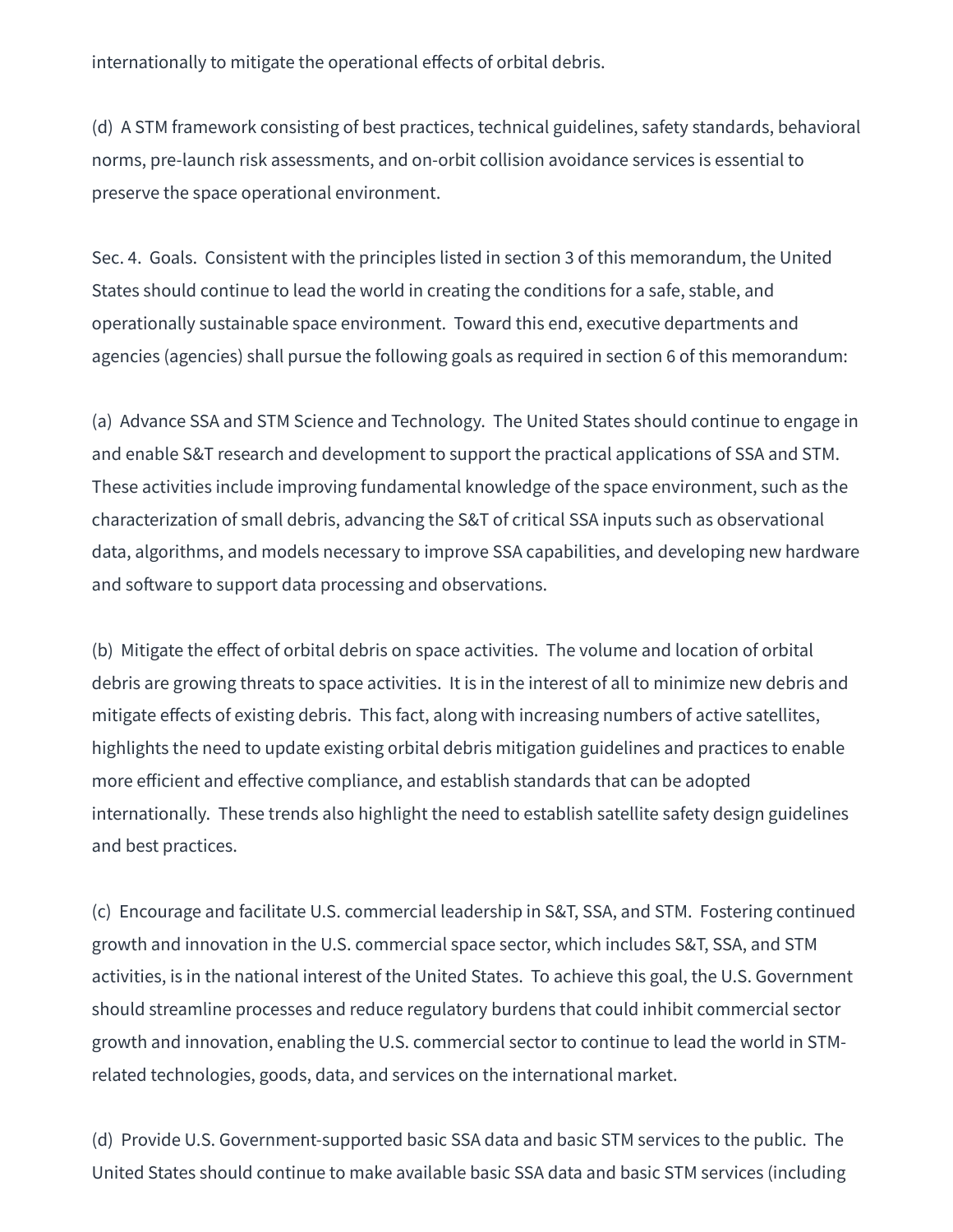conjunction and reentry notifications) free of direct user fees while supporting new opportunities for U.S. commercial and non-profit SSA data and STM services.

(e) Improve SSA data interoperability and enable greater SSA data sharing. SSA data must be timely and accurate. It is in the national interest of the United States to improve SSA data interoperability and enable greater SSA data sharing among all space operators, consistent with national security constraints. The United States should seek to lead the world in the development of improved SSA data standards and information sharing.

(f) Develop STM standards and best practices. As the leader in space, the United States supports the development of operational standards and best practices to promote safe and responsible behavior in space. A critical first step in carrying out that goal is to develop U.S.-led minimum safety standards and best practices to coordinate space traffic. U.S. regulatory agencies should, as appropriate, adopt these standards and best practices in domestic regulatory frameworks and use them to inform and help shape international consensus practices and standards.

(g) Prevent unintentional radio frequency (RF) interference. Growing orbital congestion is increasing the risk to U.S. space assets from unintentional RF interference. The United States should continue to improve policies, processes, and technologies for spectrum use (including allocations and licensing) to address these challenges and ensure appropriate spectrum use for current and future operations.

(h) Improve the U.S. domestic space object registry. Transparency and data sharing are essential to safe, stable, and sustainable space operations. Consistent with national security constraints, the United States should streamline the interagency process to ensure accurate and timely registration submissions to the United Nations (UN), in accordance with our international obligations under the Convention on Registration of Objects Launched into Outer Space.

(i) Develop policies and regulations for future U.S. orbital operations. Increasing congestion in key orbits and maneuver-based missions such as servicing, survey, and assembly will drive the need for policy development for national security, civil, and commercial sector space activities. Consistent with U.S. law and international obligations, the United States should regularly assess existing guidelines for non-government orbital activities, and maintain a timely and responsive regulatory environment for licensing these activities.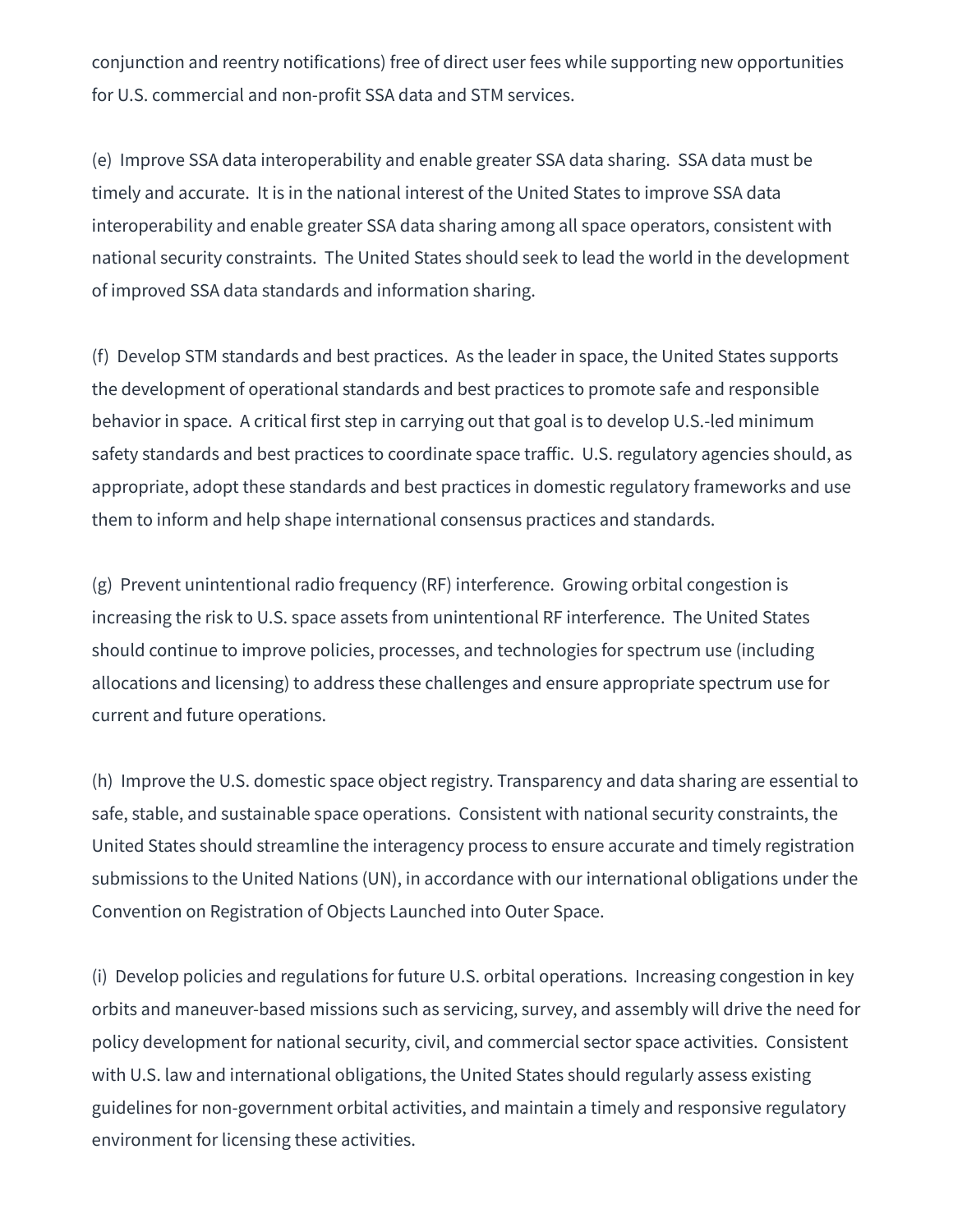Sec. 5. Guidelines. In pursuit of the principles and goals of this policy, agencies should observe the following guidelines:

(a) Managing the Integrity of the Space Operating Environment.

(i) Improving SSA coverage and accuracy. Timely, accurate, and actionable data are essential for effective SSA and STM. The United States should seek to minimize deficiencies in SSA capability, particularly coverage in regions with limited sensor availability and sensitivity in detection of small debris, through SSA data sharing, the purchase of SSA data, or the provision of new sensors.

New U.S. sensors are expected to reveal a substantially greater volume of debris and improve our understanding of space object size distributions in various regions of space. However, very small debris may not be sufficiently tracked to enable or justify actionable collision avoidance decisions. As a result, close conjunctions and even collisions with unknown objects are possible, and satellite operators often lack sufficient insight to assess their level of risk when making maneuvering decisions. The United States should develop better tracking capabilities, and new means to catalog such debris, and establish a quality threshold for actionable collision avoidance warning to minimize false alarms.

Through both Government and commercial sector S&T investment, the United States should advance concepts and capabilities to improve SSA in support of debris mitigation and collision avoidance decisions.

(ii) Establishing an Open Architecture SSA Data Repository. Accurate and timely tracking of objects orbiting Earth is essential to preserving the safety of space activities for all. Consistent with section 2274 of title 10, United States Code, a basic level of SSA data in the form of the publicly releasable portion of the DoD catalog is and should continue to be provided free of direct user fees. As additional sources of space tracking data become available, the United States has the opportunity to incorporate civil, commercial, international, and other available data to allow users to enhance and refine this service. To facilitate greater data sharing with satellite operators and enable the commercial development of enhanced space safety services, the United States must develop the standards and protocols for creation of an open architecture data repository. The essential features of this repository would include: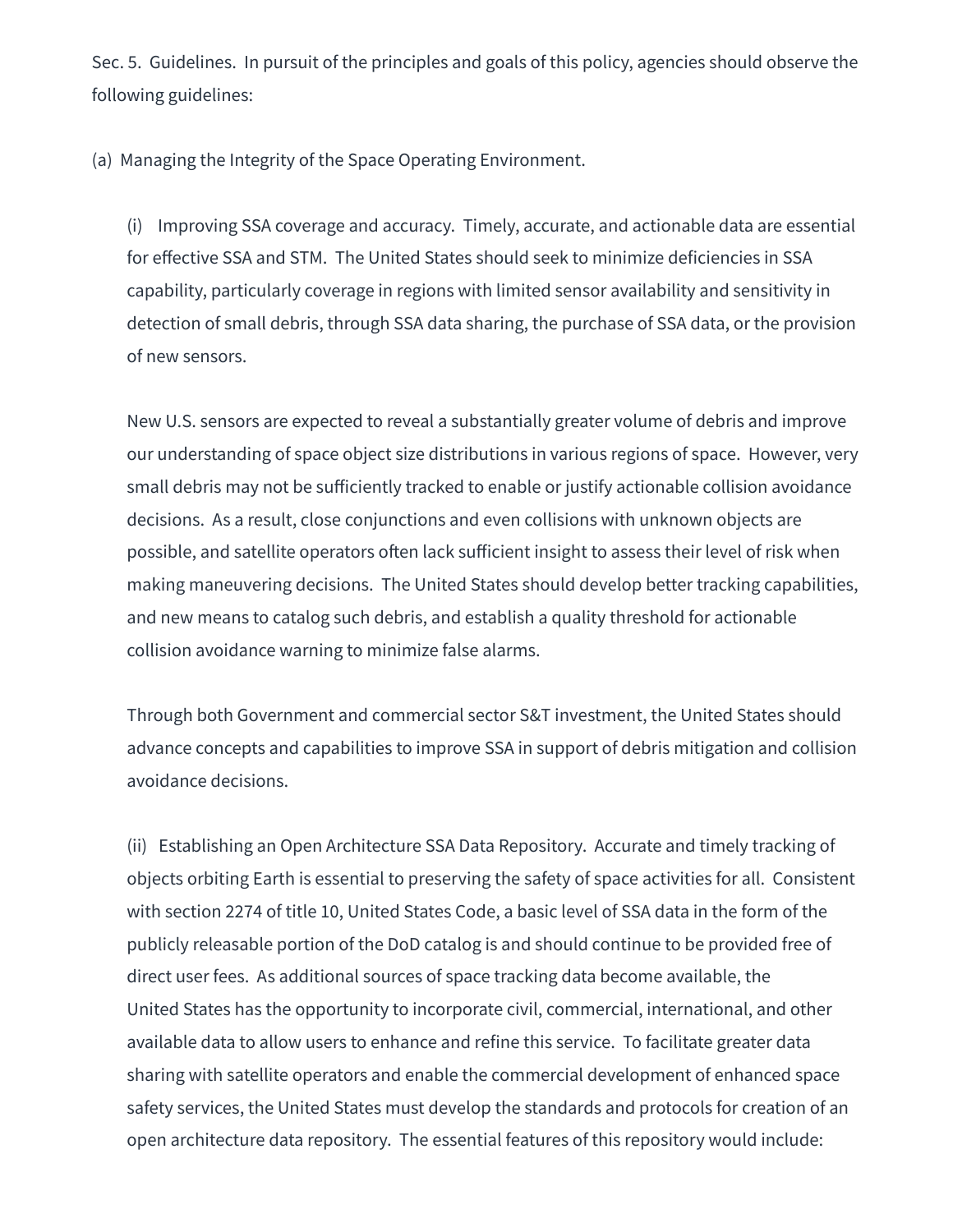- Data integrity measures to ensure data accuracy and availability;
- Data standards to ensure sufficient quality from diverse sources;
- Measures to safeguard proprietary or sensitive data, including national security information;
- The inclusion of satellite owner-operator ephemerides to inform orbital location and planned maneuvers; and
- Standardized formats to enable development of applications to leverage the data.

To facilitate this enhanced data sharing, and in recognition of the need for DoD to focus on maintaining access to and freedom of action in space, a civil agency should, consistent with applicable law, be responsible for the publicly releasable portion of the DoD catalog and for administering an open architecture data repository. The Department of Commerce should be that civil agency.

(iii) Mitigating Orbital Debris. It is in the interest of all space operators to minimize the creation of new orbital debris. Rapid international expansion of space operations and greater diversity of missions have rendered the current U.S. Government Orbital Debris Mitigation Standard Practices (ODMSP) inadequate to control the growth of orbital debris. These standard practices should be updated to address current and future space operating environments.

The United States should develop a new protocol of standard practices to set broader expectations of safe space operations in the 21st century. This protocol should begin with updated ODMSP, but also incorporate sections to address operating practices for large constellations, rendezvous and proximity operations, small satellites, and other classes of space operations. These overarching practices will provide an avenue to promote efficient and effective space safety practices with U.S. industry and internationally.

The United States should pursue active debris removal as a necessary long-term approach to ensure the safety of flight operations in key orbital regimes. This effort should not detract from continuing to advance international protocols for debris mitigation associated with current programs.

(b) Operating in a Congested Space Environment.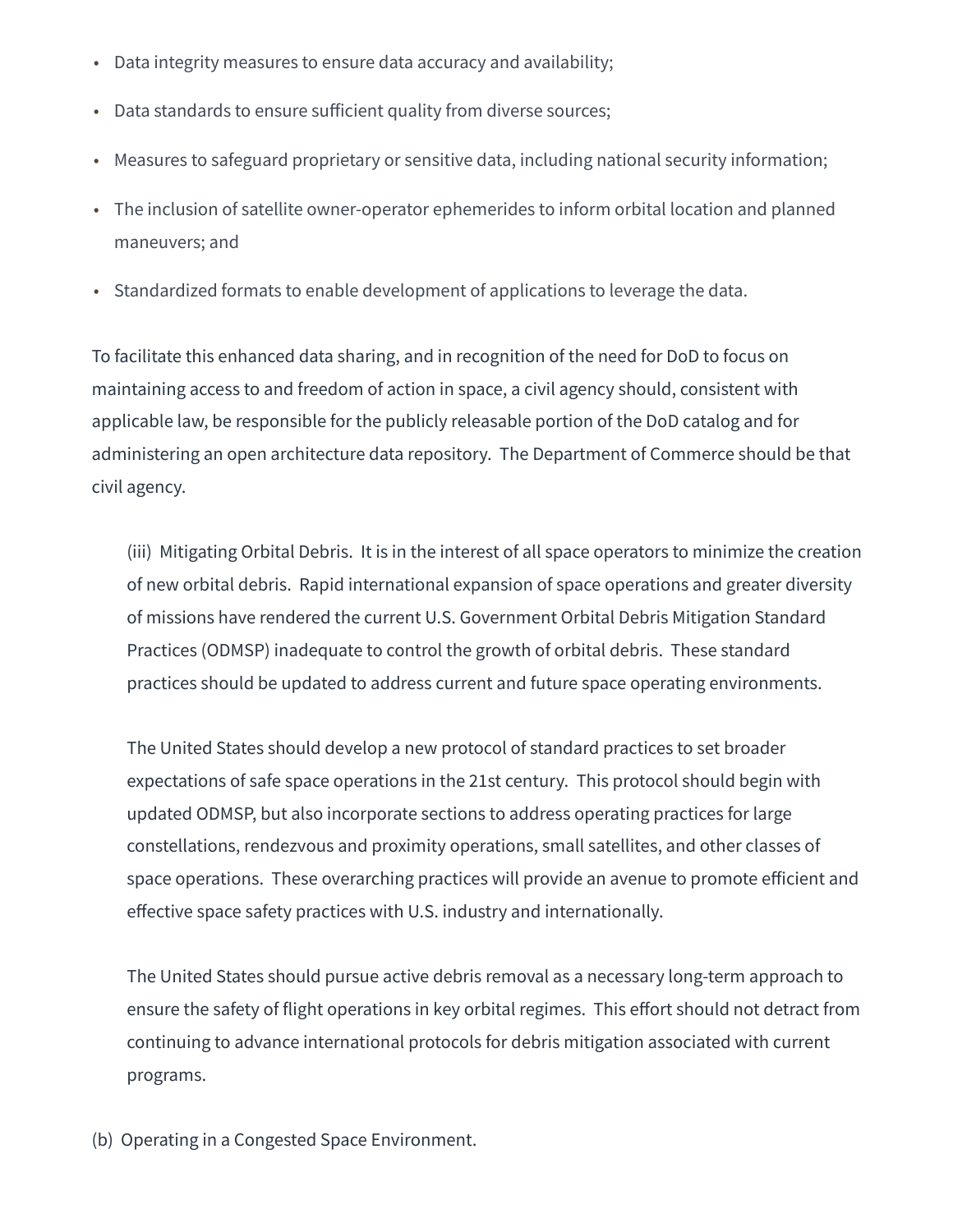(i) Minimum Safety Standards and Best Practices. The creation of minimum standards for safe operation and debris mitigation derived in part from the U.S. Government ODMSP, but incorporating other standards and best practices, will best ensure the safe operation of U.S. space activities. These safety guidelines should consider maneuverability, tracking, reliability, and disposal.

The United States should eventually incorporate appropriate standards and best practices into Federal law and regulation through appropriate rulemaking or licensing actions. These guidelines should encompass protocols for all stages of satellite operation from design through end-of-life.

Satellite and constellation owners should participate in a pre-launch certification process that should, at a minimum, consider the following factors:

- Coordination of orbit utilization to prevent conjunctions;
- Constellation owner-operators' management of self-conjunctions;
- Owner-operator notification of planned maneuvers and sharing of satellite orbital location data;
- On-orbit tracking aids, including beacons or sensing enhancements, if such systems are needed;
- Encryption of satellite command and control links and data protection measures for ground site operations;
- Appropriate minimum reliability based on type of mission and phase of operations;
- Effect on the national security or foreign policy interests of the United States, or international obligations; and
- Self-disposal upon the conclusion of operational lifetime, or owner-operator provision for disposal using active debris removal methods.

(ii) On-Orbit Collision Avoidance Support Service. Timely warning of potential collisions is essential to preserving the safety of space activities for all. Basic collision avoidance information services are and should continue to be provided free of direct user fees. The imminent activation of more sensitive tracking sensors is expected to reveal a significantly greater population of the existing orbital debris background as well as provide an improved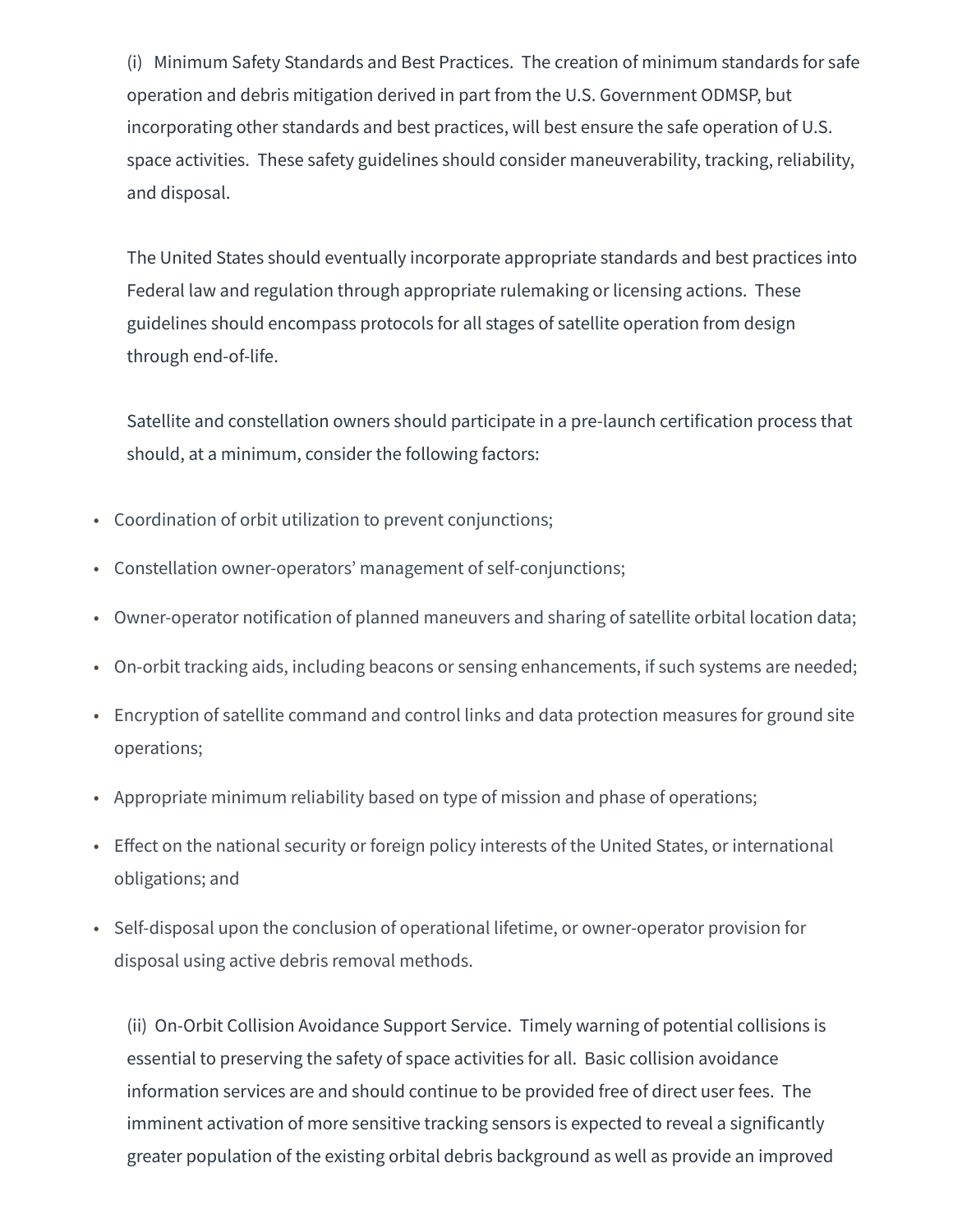ability to track currently catalogued objects. Current and future satellites, including large constellations of satellites, will operate in a debris environment much denser than presently tracked. Preventing on-orbit collisions in this environment requires an information service that shares catalog data, predicts close approaches, and provides actionable warnings to satellite operators. The service should provide data to allow operators to assess proposed maneuvers to reduce risk. To provide on-orbit collision avoidance, the United States should:

- Provide services based on a continuously updated catalog of satellite tracking data;
- Utilize automated processes for collision avoidance;
- Provide actionable and timely conjunction assessments; and
- Provide data to operators to enable assessment of maneuver plans.

To ensure safe coordination of space traffic in this future operating environment, and in recognition of the need for DoD to focus on maintaining access to and freedom of action in space, a civil agency should be the focal point for this collision avoidance support service. The Department of Commerce should be that civil agency.

(c) Strategies for Space Traffic Management in a Global Context.

(i) Protocols to Prevent Orbital Conjunctions. As increased satellite operations make lower Earth orbits more congested, the United States should develop a set of standard techniques for mitigating the collision risk of increasingly congested orbits, particularly for large constellations. Appropriate methods, which may include licensing assigned volumes for constellation operation and establishing processes for satellites passing through the volumes, are needed.

The United States should explore strategies that will lead to the establishment of common global best practices, including:

- A common process addressing the volume of space used by a large constellation, particularly in close proximity to an existing constellation;
- A common process by which individual spacecraft may transit volumes used by existing satellites or constellations; and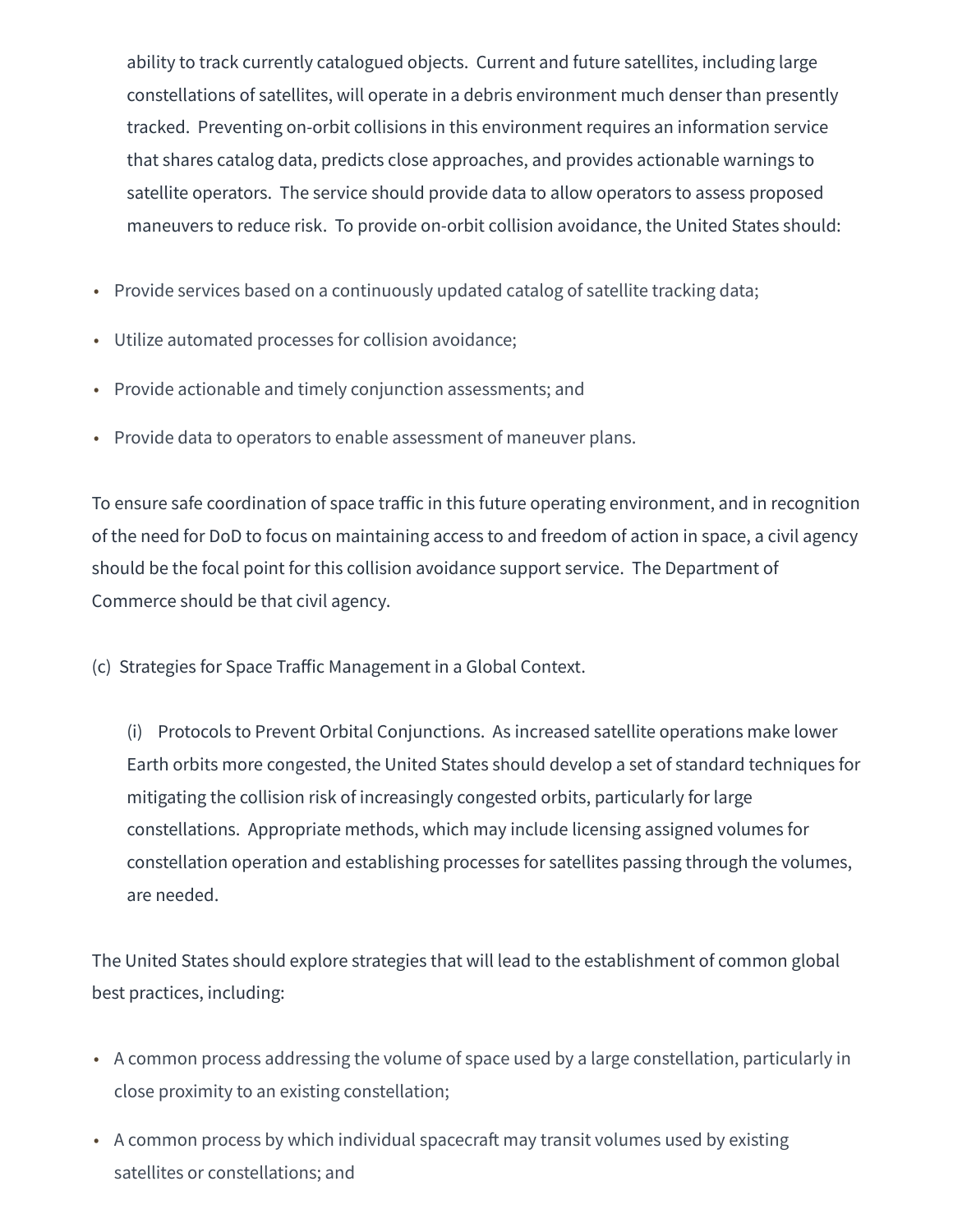• A set of best practices for the owner-operators of utilized volumes to minimize the long-term effects of constellation operations on the space environment (including the proper disposal of satellites, reliability standards, and effective collision avoidance).

(ii) Radio Frequency Spectrum and Interference Protection. Space traffic and RF spectrum use have traditionally been independently managed processes. Increased congestion in key orbital regimes creates a need for improved and increasingly dynamic methods to coordinate activities in both the physical and spectral domains, and may introduce new interdependencies. U.S. Government efforts in STM should address the following spectrum management considerations:

- Where appropriate, verify consistency between policy and existing national and international regulations and goals regarding global access to, and operation in, the RF spectrum for space services;
- Investigate the advantages of addressing spectrum in conjunction with the development of STM systems, standards, and best practices;
- Promote flexible spectrum use and investigate emerging technologies for potential use by space systems; and
- Ensure spectrum-dependent STM components, such as inter-satellite safety communications and active debris removal systems, can successfully access the required spectrum necessary to their missions.

(iii) Global Engagement. In its role as a major spacefaring nation, the United States should continue to develop and promote a range of norms of behavior, best practices, and standards for safe operations in space to minimize the space debris environment and promote data sharing and coordination of space activities. It is essential that other spacefaring nations also adopt best practices for the common good of all spacefaring states. The United States should encourage the adoption of new norms of behavior and best practices for space operations by the international community through bilateral and multilateral discussions with other spacefaring nations, and through U.S. participation in various organizations such as the Inter-Agency Space Debris Coordination Committee, International Standards Organization, Consultative Committee for Space Data Systems, and UN Committee on the Peaceful Uses of Outer Space.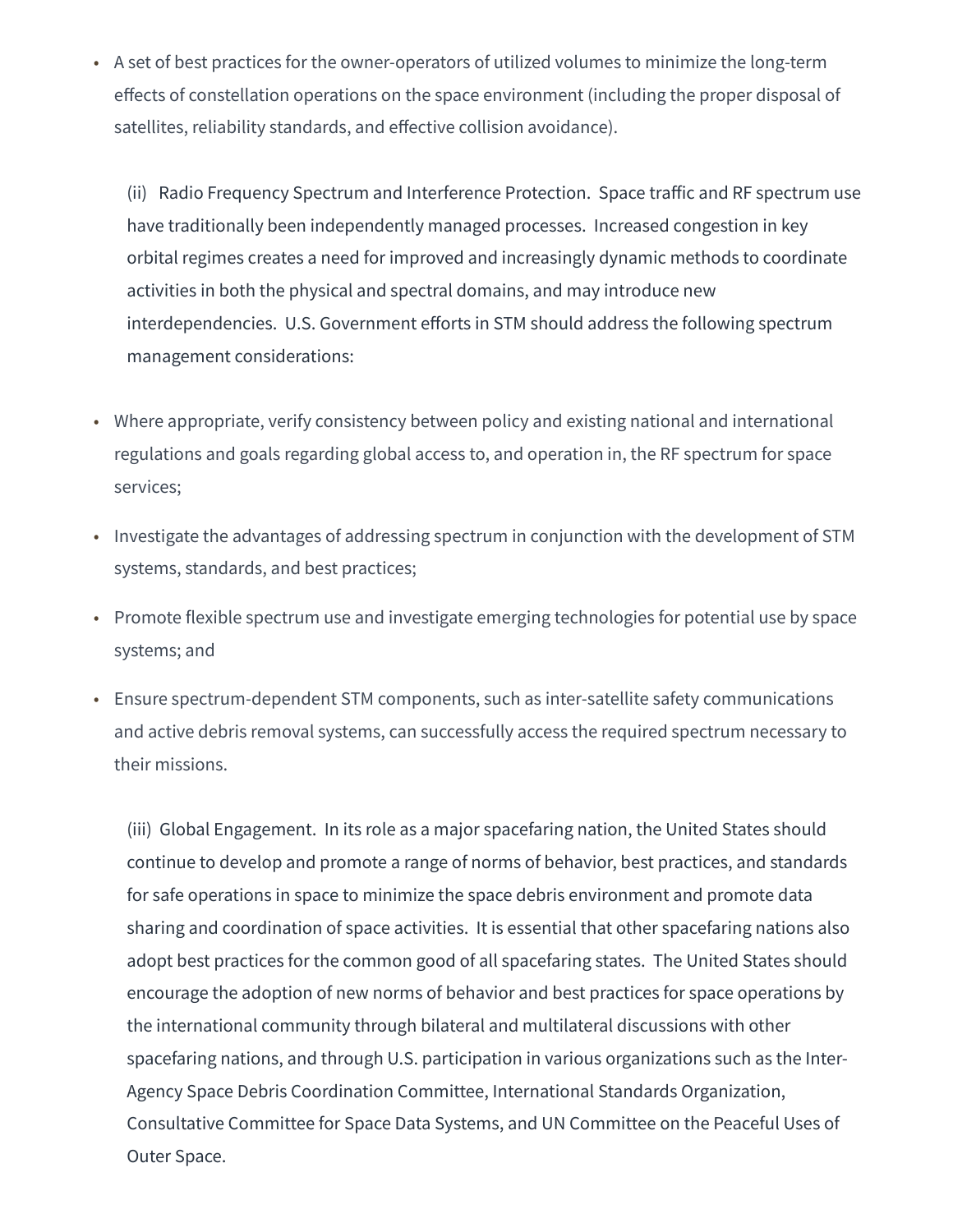Sec. 6. Roles and Responsibilities. In furtherance of the goals described in section 4 and the guidelines described in section 5 of this memorandum, agencies shall carry out the following roles and responsibilities:

(a) Advance SSA and STM S&T. Members of the National Space Council, or their delegees, shall coordinate, prioritize, and advocate for S&T, SSA, and STM, as appropriate, as it relates to their respective missions. They should seek opportunities to engage with the commercial sector and academia in pursuit of this goal.

(b) Mitigate the Effect of Orbital Debris on Space Activities.

(i) The Administrator of the National Aeronautics and Space Administration (NASA Administrator), in coordination with the Secretaries of State, Defense, Commerce, and Transportation, and the Director of National Intelligence, and in consultation with the Chairman of the Federal Communications Commission (FCC), shall lead efforts to update the U.S. Orbital Debris Mitigation Standard Practices and establish new guidelines for satellite design and operation, as appropriate and consistent with applicable law.

(ii) The Secretaries of Commerce and Transportation, in consultation with the Chairman of the FCC, will assess the suitability of incorporating these updated standards and best practices into their respective licensing processes, as appropriate and consistent with applicable law.

(c) Encourage and Facilitate U.S. Commercial Leadership in S&T, SSA, and STM. The Secretary of Commerce, in coordination with the Secretaries of Defense and Transportation, and the NASA Administrator, shall lead efforts to encourage and facilitate continued U.S. commercial leadership in SSA, STM, and related S&T.

(d) Provide U.S. Government-Derived Basic SSA Data and Basic STM Services to the Public.

(i) The Secretaries of Defense and Commerce, in coordination with the Secretaries of State and Transportation, the NASA Administrator, and the Director of National Intelligence, should cooperatively develop a plan for providing basic SSA data and basic STM services either directly or through a partnership with industry or academia, consistent with the guidelines of sections 5(a)(ii) and 5(b)(ii) of this memorandum.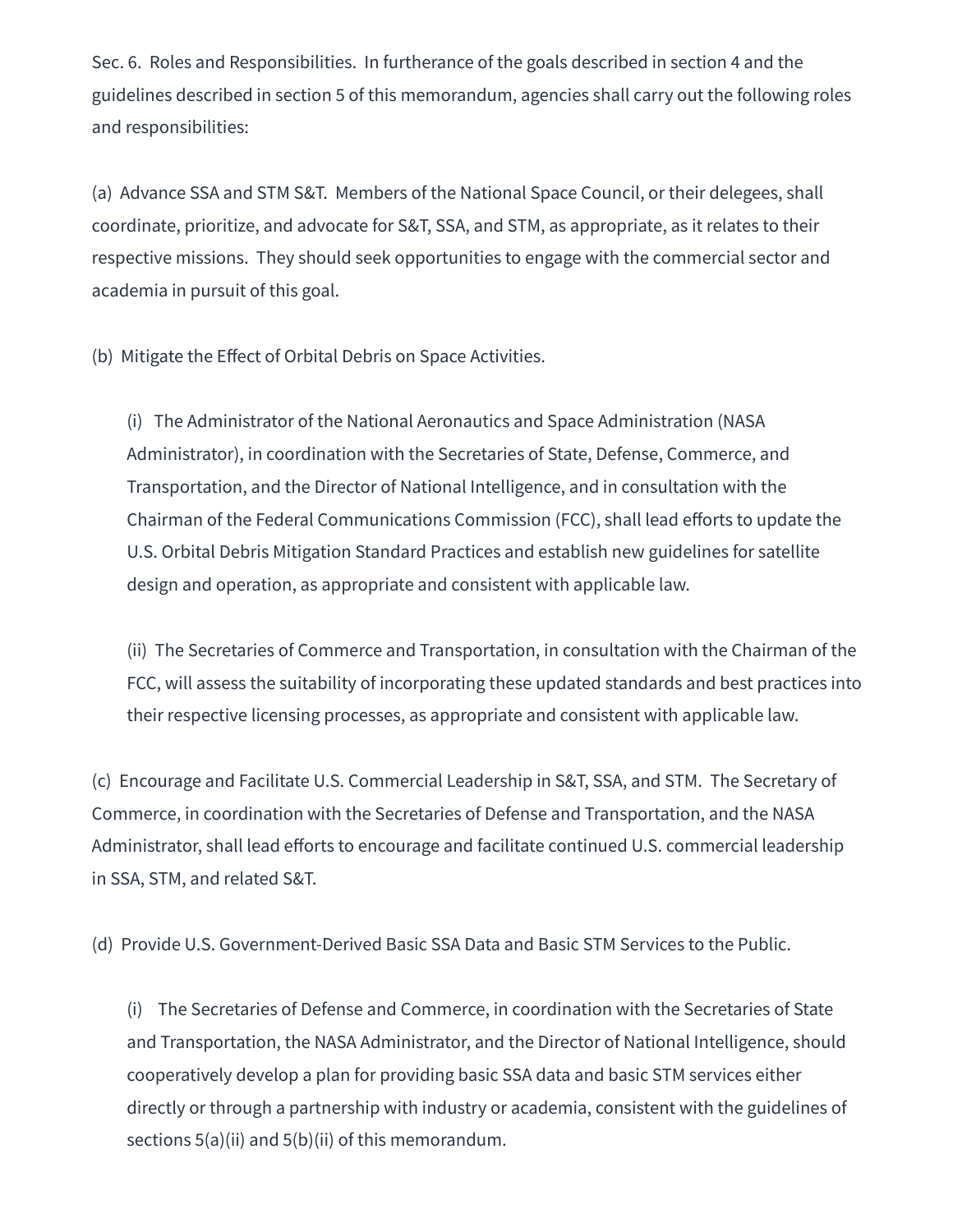(ii) The Secretary of Defense shall maintain the authoritative catalog of space objects.

(iii) The Secretaries of Defense and Commerce shall assess whether statutory and regulatory changes are necessary to effect the plan developed under subsection  $(d)(i)$  of this section, and shall pursue such changes, along with any other needed changes, as appropriate.

(e) Improve SSA Data Interoperability and Enable Greater SSA Data Sharing.

(i) The Secretary of Commerce, in coordination with the Secretaries of State, Defense, and Transportation, the NASA Administrator, and the Director of National Intelligence, shall develop standards and protocols for creation of an open architecture data repository to improve SSA data interoperability and enable greater SSA data sharing.

(ii) The Secretary of Commerce shall develop options, either in-house or through partnerships with industry or academia, assessing both the technical and economic feasibility of establishing such a repository.

(iii) The Secretary of Defense shall ensure that release of data regarding national security activities to any person or entity with access to the repository is consistent with national security interests.

(f) Develop Space Traffic Standards and Best Practices. The Secretaries of Defense, Commerce, and Transportation, in coordination with the Secretary of State, the NASA Administrator, and the Director of National Intelligence, and in consultation with the Chairman of the FCC, shall develop space traffic standards and best practices, including technical guidelines, minimum safety standards, behavioral norms, and orbital conjunction prevention protocols related to pre-launch risk assessment and on-orbit collision avoidance support services.

(g) Prevent Unintentional Radio Frequency Interference. The Secretaries of Commerce and Transportation, in coordination with the Secretaries of State and Defense, the NASA Administrator, and the Director of National Intelligence, and in consultation with the Chairman of the FCC, shall coordinate to mitigate the risk of harmful interference and promptly address any harmful interference that may occur.